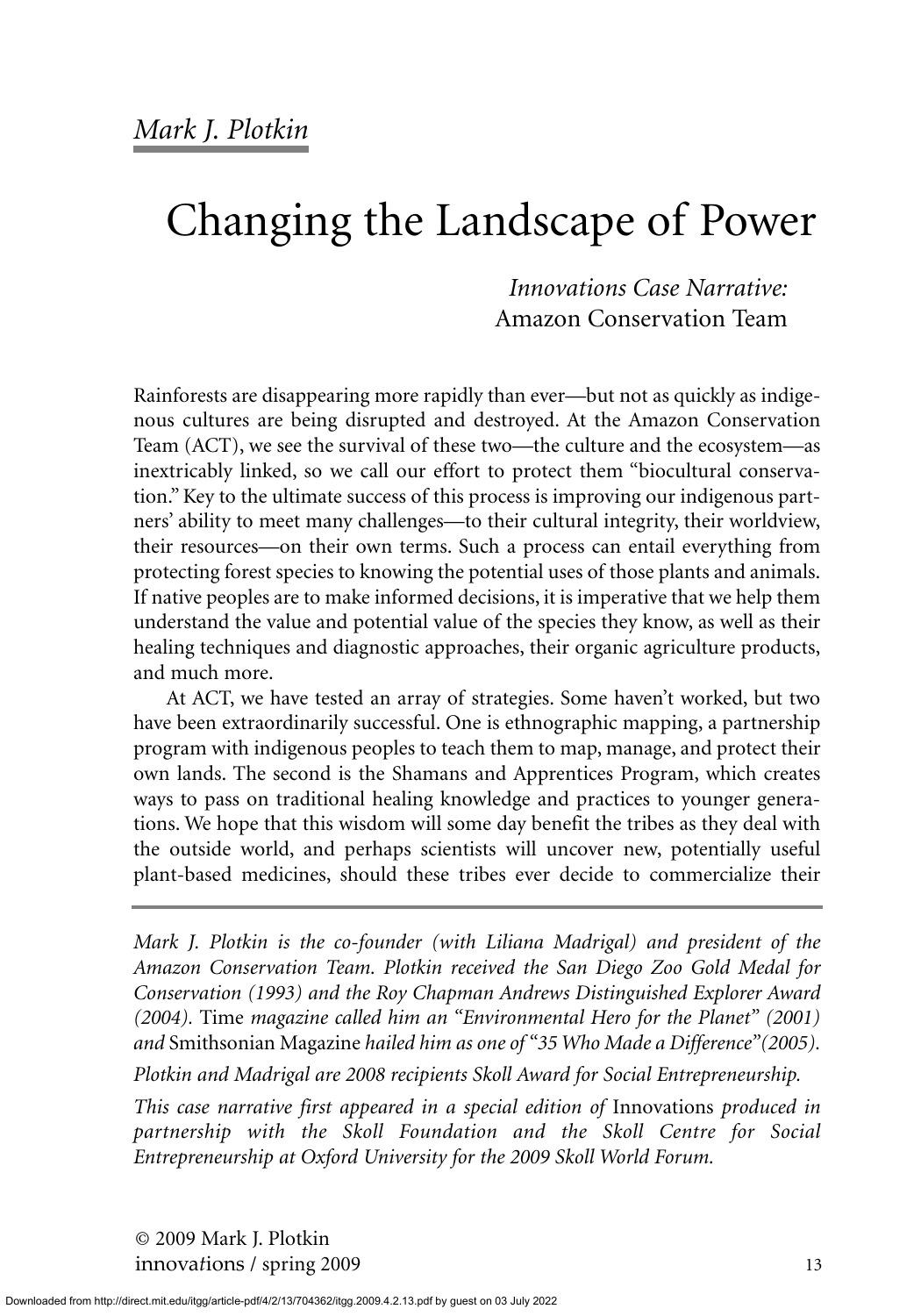## **Medicines from Nature**

The following are just a few examples of current and potential medicines that come from nature:

- The rosy periwinkle, a native of southern Madagascar, is the source of six different anti-tumor alkaloids, which are effective in treating and curing childhood leukemia.
- Statins, like the drug Lipitor, are effective treatments for lowering cholesterol. The single most widely prescribed drug in the last 30 years, Lipitor and the statin class of drugs are derived from molds
- Blood anticoagulants occur naturally in the saliva of leeches and Amazonian vampire bats. Every species seems to have its own set of anticoagulants!
- Curare alkaloids, used by the indigenous peoples of the Amazon as blow-dart poisons and derived largely from the moonseed family, have revolutionized abdominal surgery.

products. But that option will not exist unless the knowledge is passed on.

My personal research has focused on the plants and peoples of the northeast Amazon, an area that straddles the borders of Brazil, French Guiana, Guyana, Suriname, and Venezuela. Like all rainforest plants and peoples, they face evergrowing threats from climate change, missionaries, deforestation, the encroachment of the outside world, and other factors. My work is threatened every day by the disappearance of existing species, and of cultures that have, over centuries, developed a wealth of knowledge about the possible uses of these species.

# ETHNOBOTANY AND MY FIRST TRIPS TO THE RAINFOREST

In 1974, I dropped out of the University of Pennsylvania's program in molecular biology; it was too far afield from my interest in nature, by which I mean whole organisms rather than their constituent pieces. Within a year I had taken a menial job at the Museum of Comparative Zoology at Harvard in order to be closer to the objects of my fascination and passion. A few days after I started the job, a friend suggested that I take night school courses to earn college credit while I worked in the museum. So I enrolled in a class on the botany and chemistry of hallucinogenic plants, which was taught by the father of ethnobotany, Richard Evans Schultes. Schultes worked alongside many of the most eminent names in biology at Harvard, and the department itself was filled with famous explorer-researchers. I worked among extraordinary scholars like E.O. Wilson and Stephen J. Gould—it was like being in Florence during the Renaissance! Although I was usually just a laborer, making display cases and packing animals in formaldehyde, I reveled in the stories of adventure and discovery these scientists told.

Without question, Schultes was the most fascinating of them all: in 1941 he had gone to the Amazon for a six-month trip and ended up staying for 14 years! He immersed himself in native cultures and catalogued more than two thousand previously unknown plant species. The Indians had shown Schultes the power and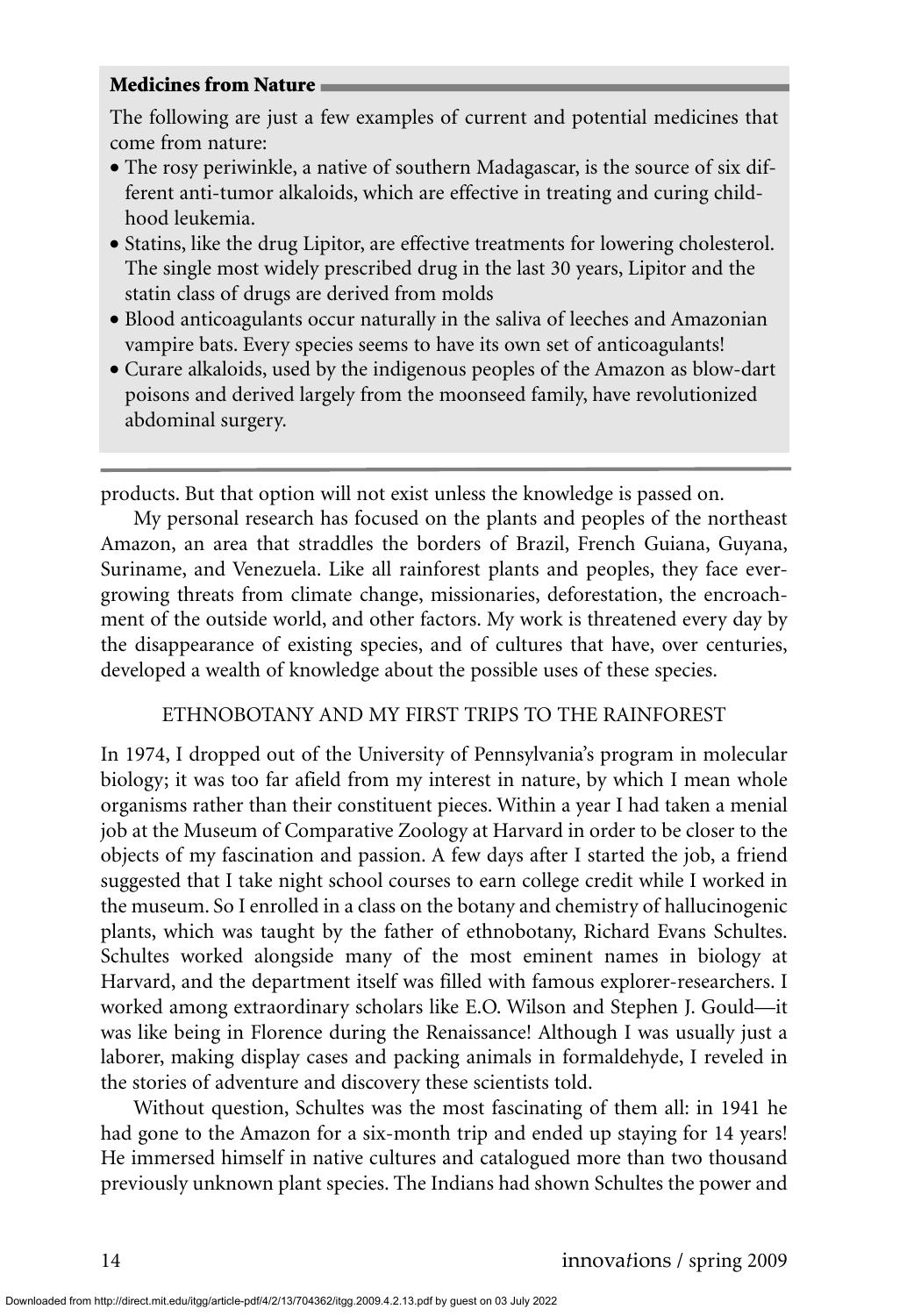potential of these plants, and in the decades that followed his work, these chemicals would influence everything from our understanding of the human psyche to rock music. Completely under the sway of this extraordinary personality, I fell in love with the Amazon and its rich treasure of plant species, and learned of the enormous need to preserve this at-risk region.

In addition to instructing his students on the botany of the Amazon's flora, Schultes had made it his purpose to imbue us with a sense of the value, beauty, and fragility of the rainforest ecosystem and of the indigenous peoples who are a part of it. His most pressing warning to us was about the great dangers facing the rainforest and its cultures. It left a firm impression on me, and I finished that class with the certainty that I had found my life's work.

I finally had my first opportunity to visit the South American jungle in 1979, when Russ Mittermeier, an Amazonian field biologist at Harvard, invited me to assist him on a research expedition to French Guiana. There he intended to search for an endangered crocodilian, the black caiman. I jumped at the opportunity. Within months, I found myself in a small dugout canoe, searching out these giant reptiles that were much longer than the boat I was in! I was terrified, feeling like an hors d'oeuvre on a toothpick, but also exhilarated by our discovery. I detailed this search in my first book, *Tales of a Shaman's Apprentice*.

I soon returned to South America on my own, this time to Suriname (formerly Dutch Guiana), the culturally diverse coastal nation that is excitingly rich in unique species and traditions. I went there on the advice of guides I had met on the expedition with Mittermeier, who had advised me to visit the jungle society known as the Maroons (and earlier as Bushnegroes). Descendants of escaped slaves, the Maroons had established a West African society in the jungles of the northeast Amazon. In the centuries since their forced immigration, they had acquired a deep sensibility about the power of the plants that surrounded them in the jungle. Guided by Frits von Troon, who would become a close friend and companion, I ventured deep into the jungle by river to study the Maroons' use of local species.

Frits took me through the jungle to demonstrate different kinds of herbs and their healing potential, and the types of latex that had once provided a decent income for the Maroons. I witnessed traditional healing firsthand when I saw a young boy, ill and weak, cured of a serious ailment in a shamanic ceremony held upriver from the Maroon village. I was dazzled by the local people's curative techniques, an impression Frits validated. The Maroons know a lot, he said, but the Indians know much more. "*Na boesi, ingi sabe ala sani,*" he said, "in the jungle, the Indian knows everything." I realized that to further immerse myself in the potential of jungle plants, I would have to return to the rainforest and learn from the Indians themselves.

The year was 1982, and I returned to Paramaribo, Suriname, amidst a tide of rebellion, as Cuban mercenaries supported the leftist government and quashed the strong opposition. Eager to get away from politics and into my intended destination in the jungle, I went to a small airstrip, where a bush pilot agreed to take me

Downloaded from http://direct.mit.edu/itgg/article-pdf/4/2/13/704362/itgg.2009.4.2.13.pdf by guest on 03 July 2022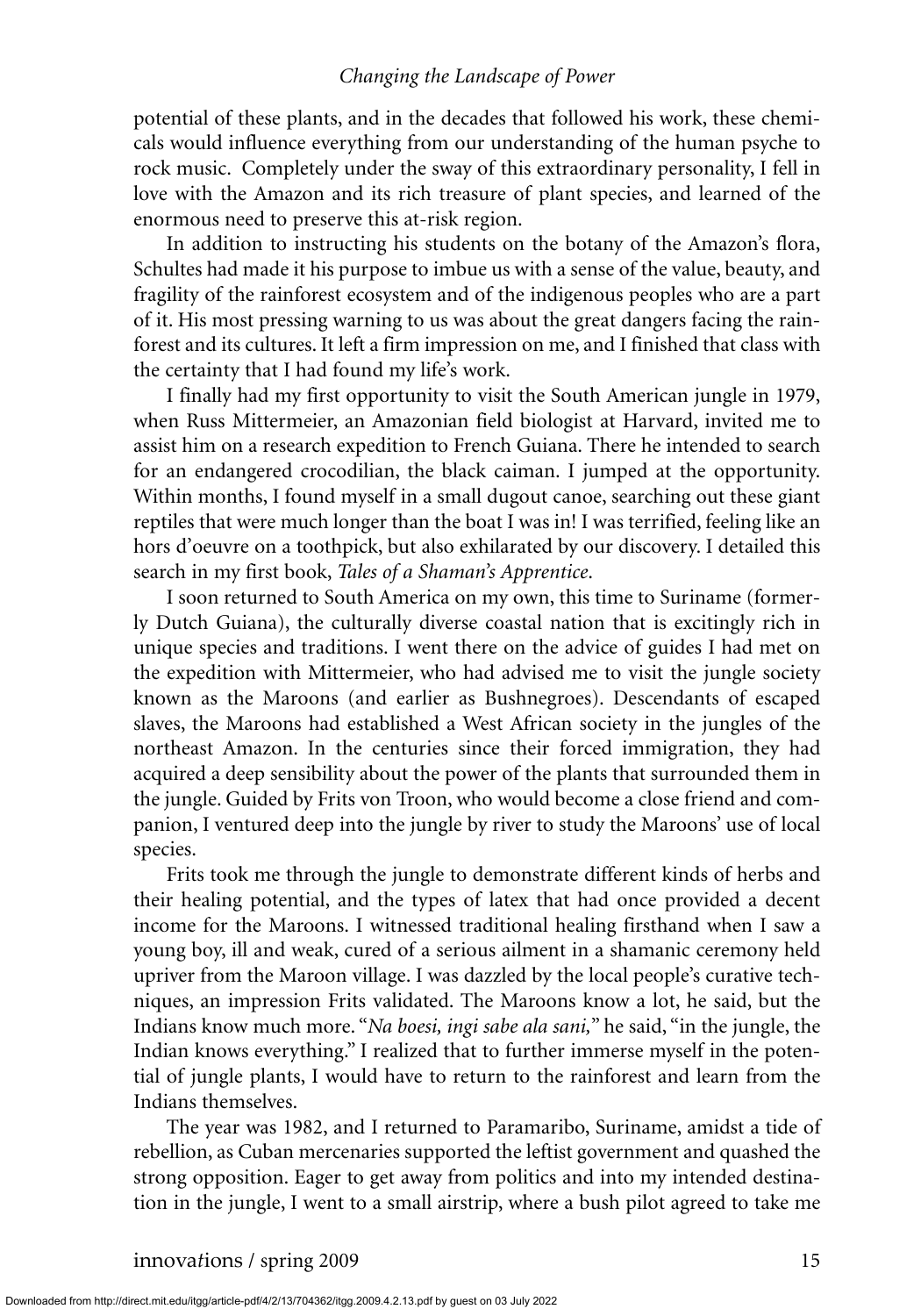to a village near the Brazilian border. A three-hour flight over pristine rainforest brought me to a small airfield in a jungle clearing. The pilot, not even turning off the engine, gave me only one warning as I extracted my meager possessions from the plane: stay away from the women, or face the poison-tipped arrows of the men.

As the small Cessna departed, I gathered my belongings and headed for the neighboring village of the Tirio Indians. A young man approached and moved to help me with one of my bags. He spoke to me in Sranan Tongo: "I am called Koita." He began walking toward the village, my bag slung over his shoulder. Gathering my remaining things, I followed. My first stop would be at the hut of the village chief, where I would have to ask for permission and assistance in my research on the local plants and the natives' use of them.

The chief, I had been warned, was a Christian, converted by missionaries who had entered the country about a decade earlier. I soon discovered he was perplexed at my desire to learn about his native ways. He had been convinced that the white man's practices and medicines were far superior. In only a few years, traditions had been abandoned and the shamans, once respected members of the tribe, had been relegated to the margins of the culture. I explained to the chief in terms he would accept that, like Saul or David in the Bible, I had come to chronicle the tribe's traditions. I would write down the practices of the shamans, including their ceremonies and their healing uses of plants, and would provide the document to the tribe as a compendium of their history. The chief accepted. Koita, who had led me to the leader, would guide me through the jungle and the practices of the village, and introduce me to the elderly shamans.

For several weeks I remained in the village, meeting and working with several individuals who would influence me for years to come, as I returned to the region several times a year. Among my favorites was Akoi, a member of the Sikiyana tribe and a transplant into the village after his own was destroyed. He claimed to have killed over 20 white men, not to mention his own son-in-law and Indians from several neighboring tribes—a fact that the Tirios repeatedly confirmed. After a decade of denying he knew anything about plants, medicines, poisons, or shamanism, he revealed that he was one of the Paramount Shamans. When I asked why he had spent so long telling me otherwise, he smiled and said that he had been playing a joke on me—and taking over ten years to deliver the punch line!

My first foray into the land and worldview of the Amerindians continued as I further immersed myself in the culture and wisdom of the tribes. Meanwhile, I had obtained my undergraduate degree from the Harvard Extension School and a master's degree in forest science from Yale. This helpful step put me on the road to learning more languages, as well as economics, sociology, anthropology, botany, and public health in the context of the natural world. I went back to Harvard, taking a research position with my mentor Professor Schultes, and worked under a research grant from the World Wildlife Fund (WWF) while earning my PhD from Tufts University. Once Schultes retired, I took a job with WWF as director of plant conservation, and moved to Washington, D.C. Meanwhile, I returned to the Amazon at every possible opportunity, documenting indigenous plants and taking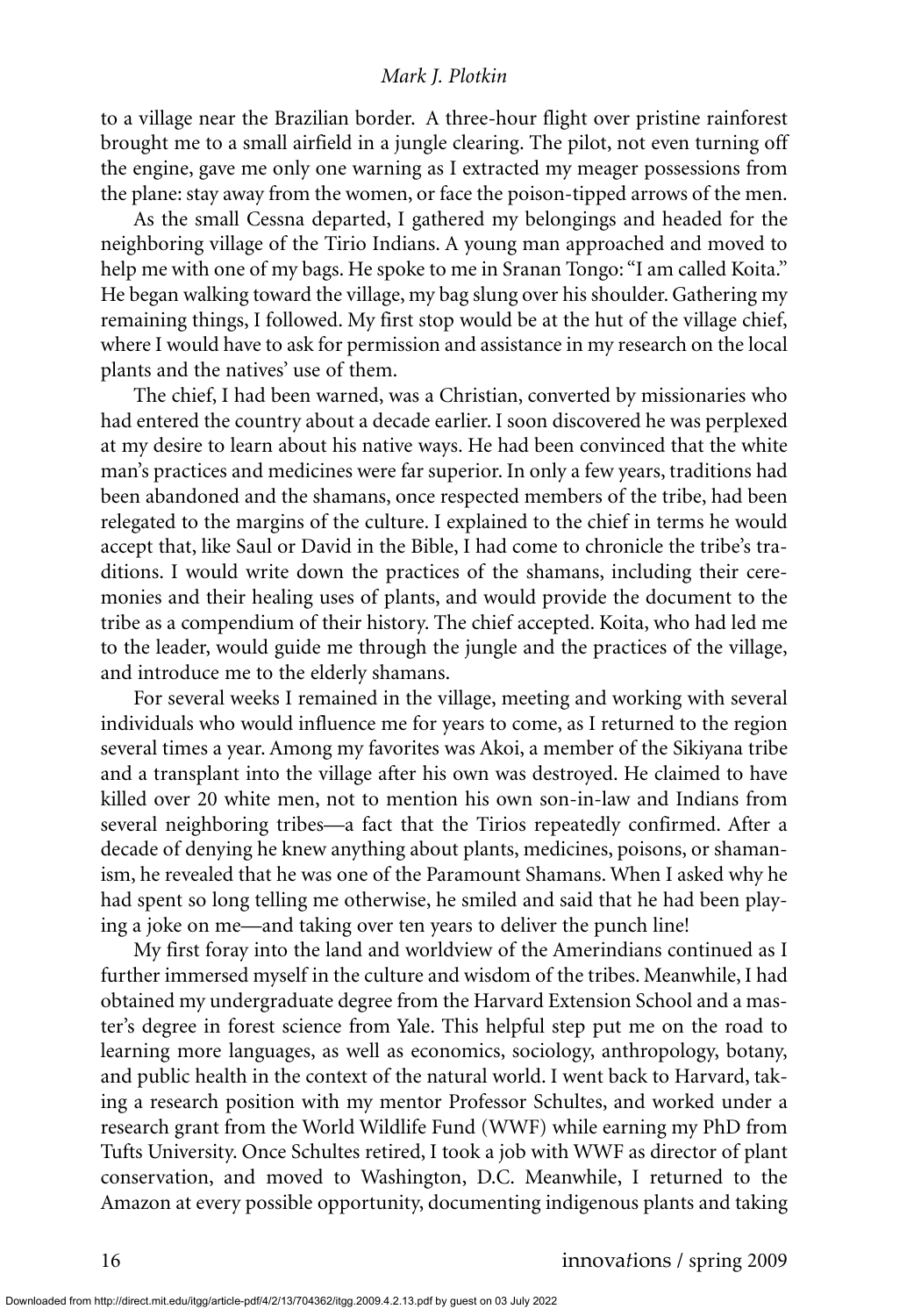a special interest in the toxins, called curare, that the Indians used to poison the tips of their arrows.

But soon I could see that the Indians' culture was disappearing ever faster. Edicts put in place by missionaries and enforced by village chiefs banned certain behaviors and even traditional dances and music, marking these practices as the "old ways" and making people see them as hindering progress. Indigenous cultures were being disrupted and destroyed through contact with the outside world, while the overall picture for rainforest conservation itself grew more dire. Population growth was spiraling out of control, multinational companies continued to encroach on indigenous lands, and forests were being cut down. As an ethnobotanist, I could see the connection between the deterioration of jungle cultures and the jungles themselves. By neglecting the critical role that native peoples played in preserving jungle plants and animal species, the conservation community was fighting a losing battle.

# 1988-1995: CONSERVATION INTERNATIONAL, SHAMANS AND APPRENTICES, AND THE BEGINNINGS OF THE AMAZON CONSERVATION TEAM

Ethnobotany takes a holistic approach to conservation and provides ample proof of how well indigenous peoples know and utilize the rain forest. The conservation community has been slow to acknowledge the importance of the ethnobotanical perspective of rain forest preservation and utilization, focusing instead on what Russ Mittermeier called "charismatic mega-vertebrates": those appealing creatures like pandas and monkeys that have been the poster children for the conservation movement. That focus cannot convey the potential importance of species and ecosystems. And, as an ethnobotanist privileged to see and experience so much of this firsthand, I believe that both plants and indigenous peoples have to be factored into the equation as well. Unfortunately, most people are not intrigued by plants, but you cannot save the animal unless you also save the plants it feeds on. And useful plants—potential cures for so-called incurable diseases—can attract an even wider audience. Throughout the tropics, the most pristine tracts of remaining rainforest are typically strongholds of indigenous culture; in other words, where you have forests, you have Indians. More important, from the viewpoint of conservation, where you have Indians, you have forests. Indigenous peoples have spent generations coexisting with their surroundings, living off of them while sustaining a fragile ecosystem (usually) by not overhunting its creatures or exhausting its soil. The beauty of ethnobotany is that it brings people into the forest picture, showing that tribal peoples can help provide us with answers about the best ways to use and protect the forest.

When I first entered the Tirio village in 1982, I promised the chief I would present him with the record of my work. Almost a decade later, I gave him the manuscript—the record of all my research, documenting in hundreds of pages the jungle plants I had encountered and their use by the Tirio. The chief was sufficient-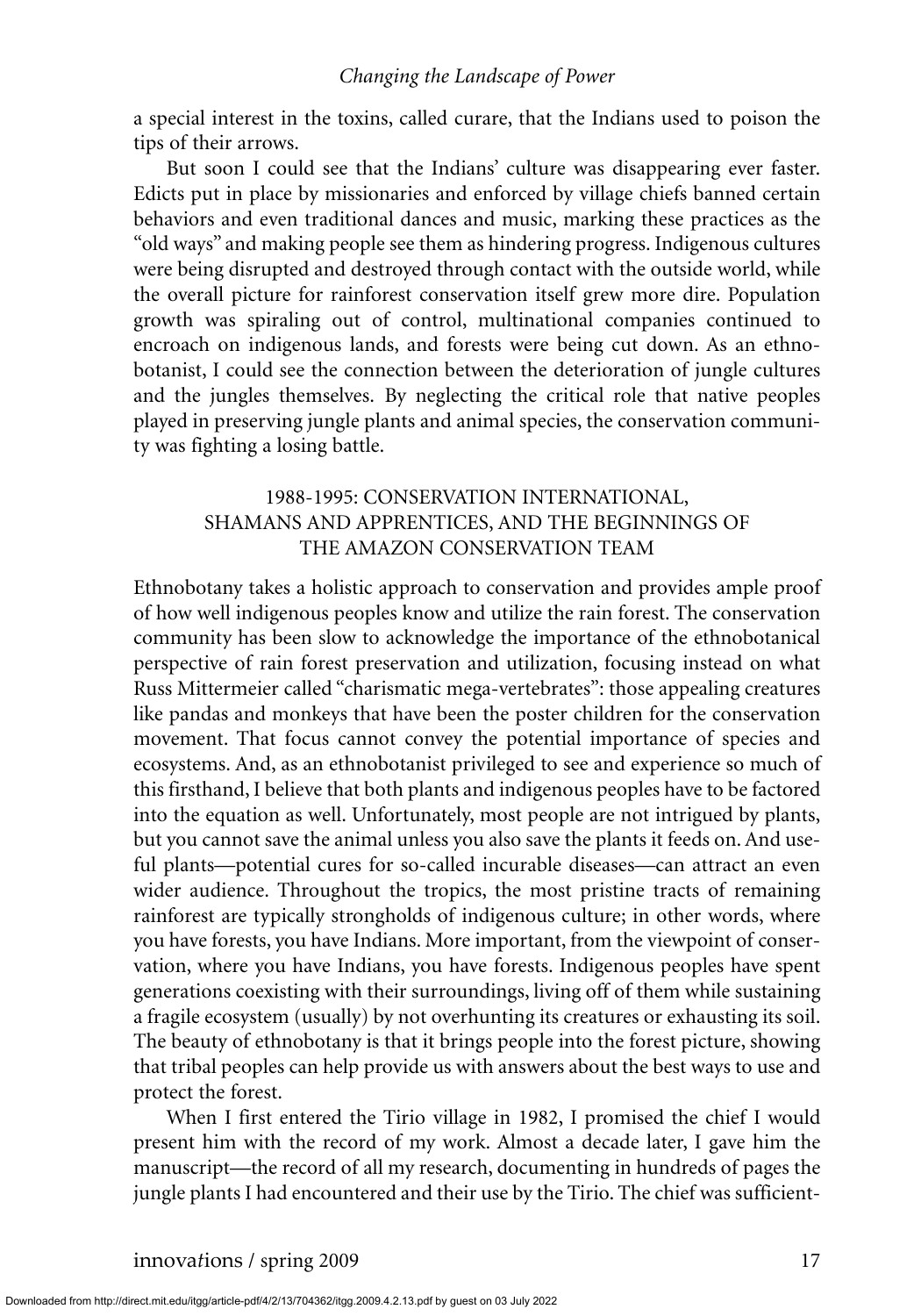ly impressed, and the village council deemed this tradition important enough to implement a program to translate my research into the native language. The elderly shamans who had taught me were enlisted to pass this knowledge on to the next generation.

This is how the Shamans and Apprentices program was born. Conserving the ethnobotanical knowledge among the Tirio and ensuring that it was passed on by the Indians to the Indians was the key to success. After my stint at WWF, I worked for Conservation International in Washington, D.C., but decided I wanted to be part of a smaller organization wholly devoted to biocultural conservation. With Liliana Madrigal, a cofounder of Conservation International, I established what was then called the Ethnobiology and Conservation Team. We launched Shamans and Apprentices programs in Argentina, Australia, Colombia, Costa Rica, and Mexico, in addition to the already successful effort underway in Suriname. The work was not only a way of preserving the ethnobotanical knowledge of all of these cultures, but it also fit under the heading of larger efforts to preserve lands by preserving the cultures who lived there. Furthermore, it was an appropriate and sustainable mechanism operated effectively by the people themselves. After a few years, it was evident that a small organization could not be highly effective in such a widely dispersed geographic area, so we decided to focus on the Amazon. Hence the name, Amazon Conservation Team.

#### MAPPING, GOVERNANCE, AND PARTNERSHIPS

Our commitment to helping protect Amazonian lands first and foremost for those who live there has taken many forms. Creating projects according to models that are both replicable and sustainable for and with native peoples inevitably falls back on a process of trial and error. The Shamans and Apprentices program is one of our major successes. Another success, now one of ACT's most definitive efforts, is our program in indigenous mapping. It didn't happen in some eureka moment, but instead grew out of a request from the Indians themselves. Still, this approach has power far beyond anything we had envisioned. What started off as a request from one tribe has snowballed into a successful effort involving over 25 different groups. However, the project itself has come to encapsulate all of ACT's essential goals, rolling into a single endeavor the nurturing and continuation of native tradition, land and resource use, and indigenous rights, and the conservation of the life-giving treasures of the Amazon. Through it, indigenous peoples in the Amazon have come to recognize their own wealth more fully and use cutting-edge technology to reinforce their own culture; it has created a paradigm that lets them relate to the outside world on their own terms and better determine their own destinies.

The project began in 1995, at about the same time we became the Amazon Conservation Team, when the chief of the Tirios came to me with a request that we map the Tirio lands. Gold miners and other outsiders had begun to show up in the region, and in order to protect their land against encroachment, the Tirios had approached the government to demand title to the region where they had always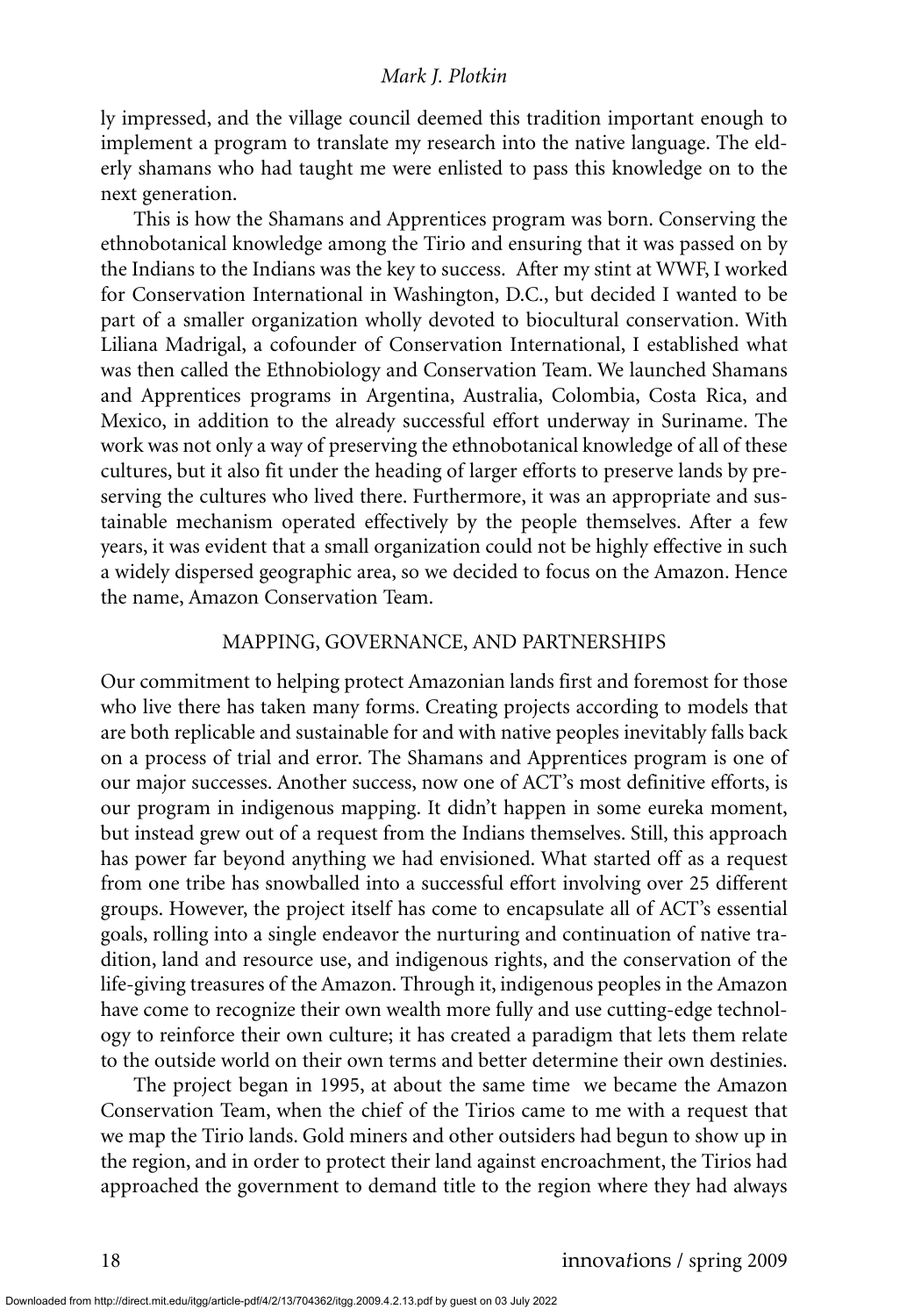#### **The Mission of the Amazon Conservation Team**

At the Amazon Conservation Team, we firmly believe you cannot protect rainforests without Indians, and you can't protect Indians without rainforests. Working in partnership with indigenous peoples to protect their forests, their waterways, and their healing knowledge, ACT plays a role in the larger effort to conserve the world's tropical ecosystems by specializing in the Amazon cultures and their relationship with the rainforest. Twenty-five percent of the Brazilian Amazon is indigenous lands, while only five percent is found in national parks. Giant organizations like the World Wildlife Fund, Conservation International, and the Nature Conservancy have spent hundreds of millions of dollars in the area, and have a major focus on protected areas.

Certainly, this kind of work is critical to the ongoing conservation effort, but it's only part of the equation. The single most effective way to preserve the type of rainforest that indigenous people inhabit is to involve them in the conservation process, engaging them by demonstrating the vested interest they have in preserving the tremendous resources that this ecosystem has to offer. Ultimately, it's the best bang for the conservation buck, and is the single most efficient and cost-effective approach in existence. This arrangement is a win-win for all parties involved. For decades, indigenous peoples around the world have been presented with false choices: between traditional lifestyles and moving to the city to live like the white man, between breechcloths and iPods, between shamanic wisdom and a house with a garage in the city. Pushed off their land or intrigued to move into the city by a deceptive image of a better life there, many indigenous populations move to urban areas, thinking they're moving up the social ladder. Anybody who's been in the tropics and has seen the slums that surround every major city knows how unlikely that is. The options that drug dealers present to Amazonian youths in their areas of origin are just as bleak: cartels entice them into poorly paid, illegal, and dangerous positions within the industry where they have little prospect of making any money.

For all these reasons, it is a far superior approach for them to develop their pride and a sense of where they fit in with the world economic system, and to thrive based on their knowledge, agriculture, and medicine. ACT helps local peoples to make informed decisions and deal with the outside world on their own terms, allowing them to put money in their pockets (or breechcloth) based on things that reinforce the culture: agriculture, handicrafts, medicine. Showing the population of the Amazon the possibilities inherent in the resources they control, and helping them to utilize these resources in a sustainable manner that will ensure that they continue to provide for their futures is fundamental to ACT's endeavor to preserve the rainforest and the cultures that have so much to offer.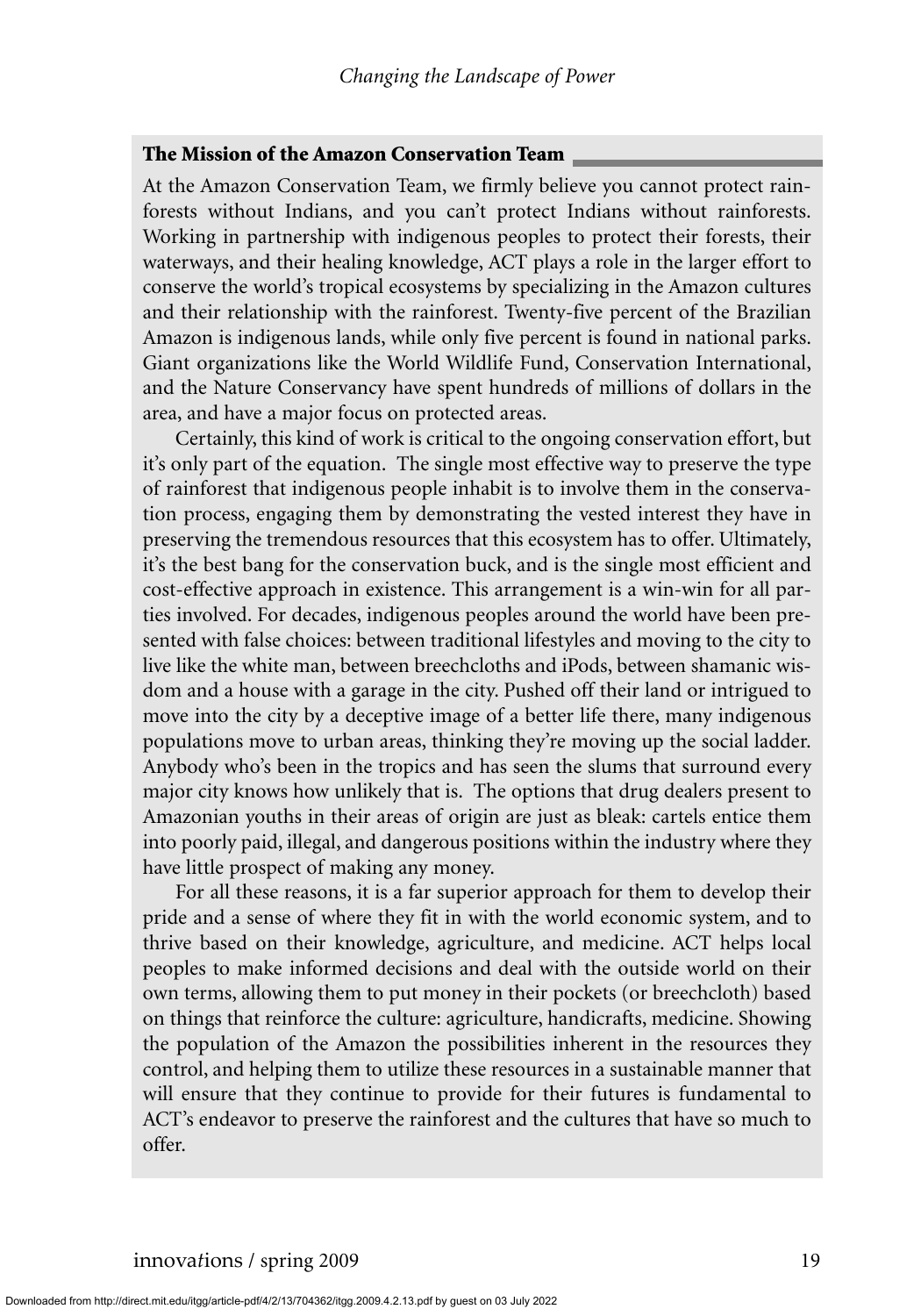## **Government**

The Amazon Conservation Team has helped to change the landscape of power through its projects that sustain the wealth of shamanic wisdom and through its ethnographic mapping programs. ACT has helped to build new partnerships between indigenous peoples and South American governments, in addition to helping them make informed choices about their cultural and environmental destiny. Providing all sides with a better understanding of the other parties at the negotiating table and of their own potential contributions has given everyone involved a vested interest in preserving the rainforest and the people who inhabit it. Changes in outlook from all sides have contributed to this progress. In South America, new partnerships are now flourishing as indigenous peoples assert their rights and work in a truly collaborative spirit with local and national governments.

Meanwhile, governments have begun to recognize the potential benefit of working in cooperation with these native peoples. Throughout their relationships, governments have often seen as whiners the tribes that are demanding to keep their land: after all, why would 2000 people want a piece of land the size of Belgium? These same officials, though, have come to understand the value of partners living on their borders, who serve as their eyes and ears in previously unmonitored swaths of territory. No one knows these lands better than their residents, who live at the headwaters of the countries' rivers and are the first to know of airfields where illicit groups running controlled goods like drugs or guns into and out of the country. Criminals who once operated outside the government's control will nowhave a harder time working under the radar of authorities responsible for protecting the public good.

This scenario should continue to advance as native peoples, employed as park rangers to monitor and protect Amazonian rainforest areas, come on the payroll of the state and enhance the enforcement of existing laws. Given the revenue-producing potential of these areas in new sectors like ecotourism and hydropower, as well as existing industries such as commercial fishing, this is a more valuable pursuit than ever. Power structures have also begun to change on

lived. The government responded with a request for a map—an unfamiliar concept for the Tirios. They were able to compile a simple hand-drawn map, but wanted us to take it to the next level. Faced with the chief's request to provide a map, I suggested that instead of making it for them, ACT would train them to make it themselves.

Of course, we didn't invent indigenous mapping. It has been done in Canada and the Congo, and throughout the world on behalf of First Nations peoples asserting their rights. One unique aspect of our effort, though, was our insistence all along that the Tirios make their own map. Furthermore, we would invite neighboring tribes to observe the map-making process so they could learn how to do it.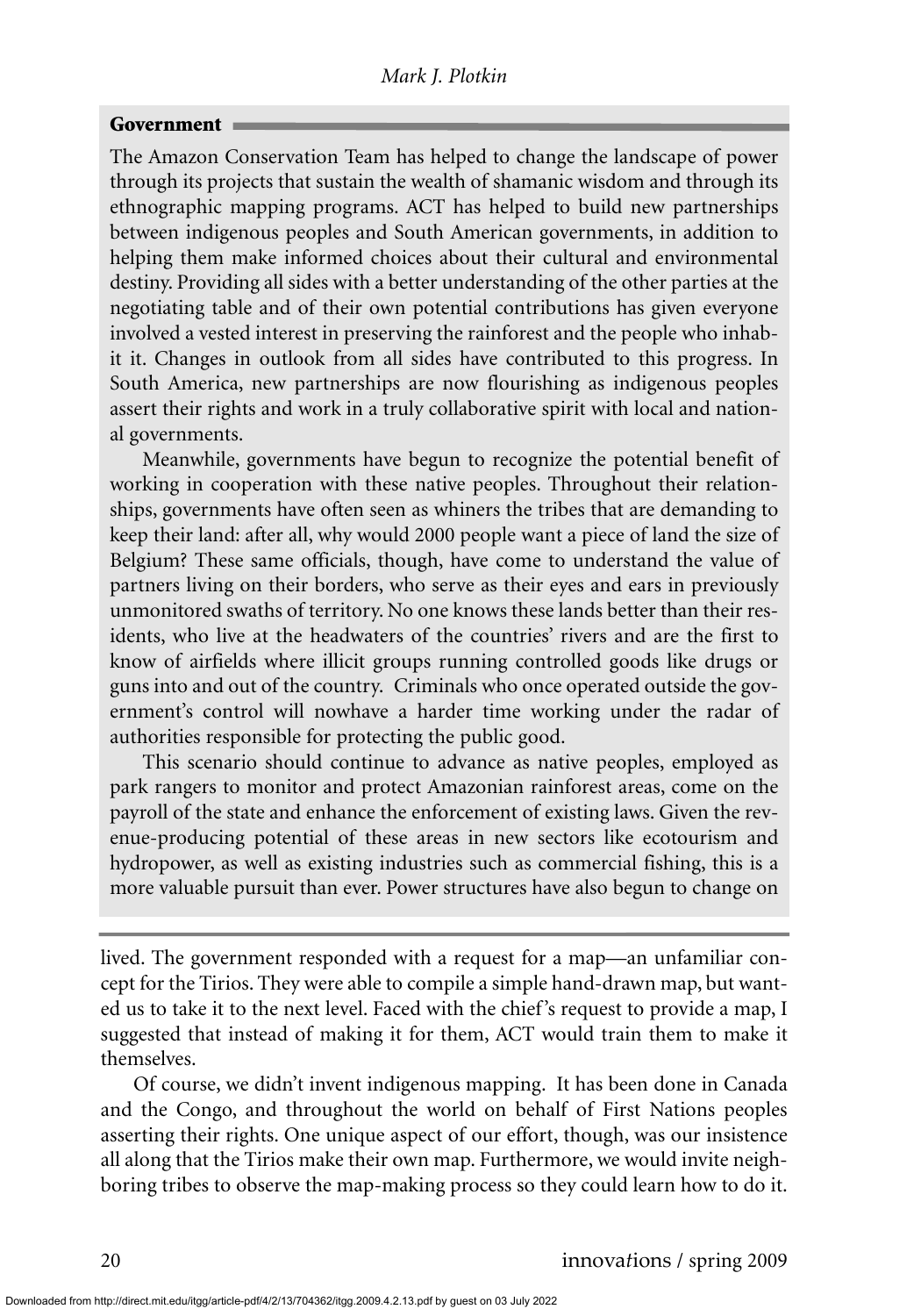the village level, undoing decades of cultural destruction caused by culturallyinsensitive missionaries and returning the village's determination back to its residents.

Traditionally, villages of only a couple dozen people, all part of the same extended family, were the typical demographic in the northeast Amazon. However, missionaries began to gather people into larger villages and anoint a paramount chief in order to proselytize more effectively, pushing both religion and Western culture. This process had two deleterious effects: it centralized the power structure in one person, with whom diamond mining companies and loggers would deal exclusively, and also pushed aside the shaman, nominally the wisest man in the tribe, in favor of Christian teachings. This separation of church and state had served the tribe well for centuries, and as a part of the Shamans and Apprentices program, the shaman has returned to sitting at the right hand of the chief.

A notable indication of the changing power structure's effect on outsiders' access to resources occurred just last year, when diamond miners approached a chief with a contract to extract minerals from their lands. Pressured by the company—told that this was the one chance to provide jobs for his people—the chief signed the contract without consulting other village members. When they heard about this, the indigenous cartographers trained by ACT approached the chief about the agreement he had signed. (ACT had no part in encouraging them this all happened very quickly.) Cognizant of the destruction that unsupervised mining would entail and empowered to protect their resources, the indigenous cartographers demanded that the contract be frozen until the village members could discuss the matter. In fact, they threatened to depose the chief if he took the money because it would threaten the tribe's self-determination and collective benefit. The chief backed down, the villagers reviewed the contract, and it was torn up. The Indians themselves, passionate about their land, culture, and forest resources and newly empowered to have a part in its fate, made their own informed choice.

As such, the map became much more than just a document that charted boundaries and the geographical landmarks within it.

We took the first step, and made the map and management plan with an organization called Native Lands. They had extensive experience in Central America and were also experts in neotropical indigenous mapping. We then brought in the Surinamese government as partners in the project; this made the mapping effort an alliance-building exercise as well. We then invited a neighboring tribe to observe. Seeing what the Tirios had accomplished, they asked us to map their lands as well! We suggested that they instead approach the Tirios and learn directly from them.

We did this again and again, until 20 million acres of indigenous lands had been mapped and were being better managed and better protected than ever

innovations / spring 2009 21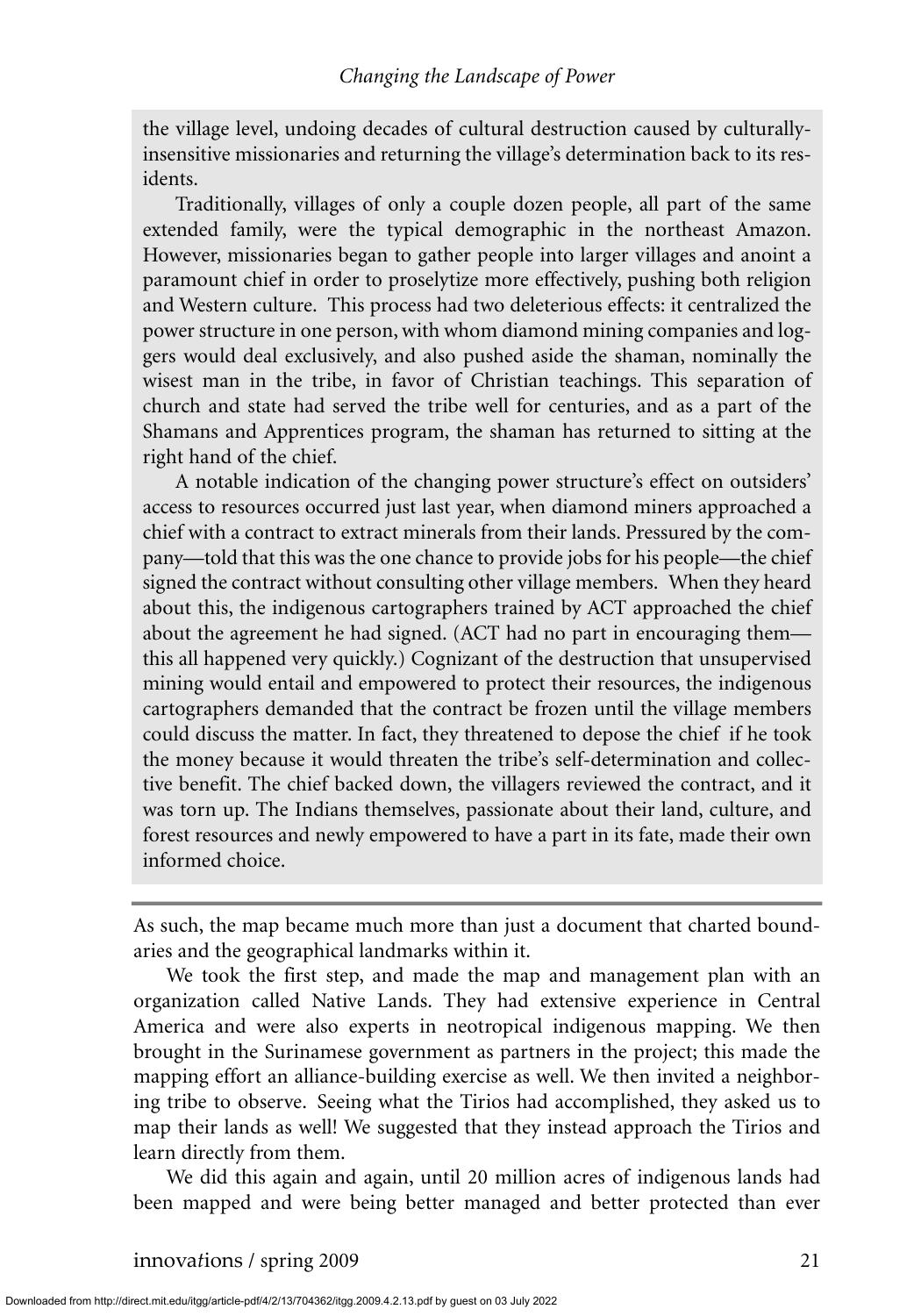

*Indigenous cartographers from the Trio and Wayana peoples of southern Suriname input way-points gathered during an expedition to update the original map of their lands in southern Suriname, which cover 10 million acres*.

before. University of California geographer Bernard Nietschmann once said, "More indigenous territory has been claimed by maps than by guns . . . [and] more indigenous territory can be reclaimed and defended by maps than by guns." ACT has certainly observed this in the years since our first ventures into cartography. Our mapping program, now largely headed by ACT staff members Vasco van Roosmalen (in Brasil) and Gwen Emanuels Smith (in Suriname), has seen many of these maps become legal documents. Indigenous peoples are staking their claims and effectively stopping outsiders from encroaching on their territory by simply engaging in and relying on the legal system already put in place by the government. This is clearly a step in the right direction.

For ACT, working in the field of mapping has fit in perfectly with our mission: as part of the cartographic process, native peoples find out precisely where resources are located. Furthermore, this enables them to reject the false choice presented to them of either maintaining their traditional ways or entering the modern world. Instead, they see the great value of their traditional ways expressed in terms congruent with that of the modern world. How cool is it when shamans learn to work with Google Earth? The program has encouraged members of the younger generations to better connect with the older generation, who before had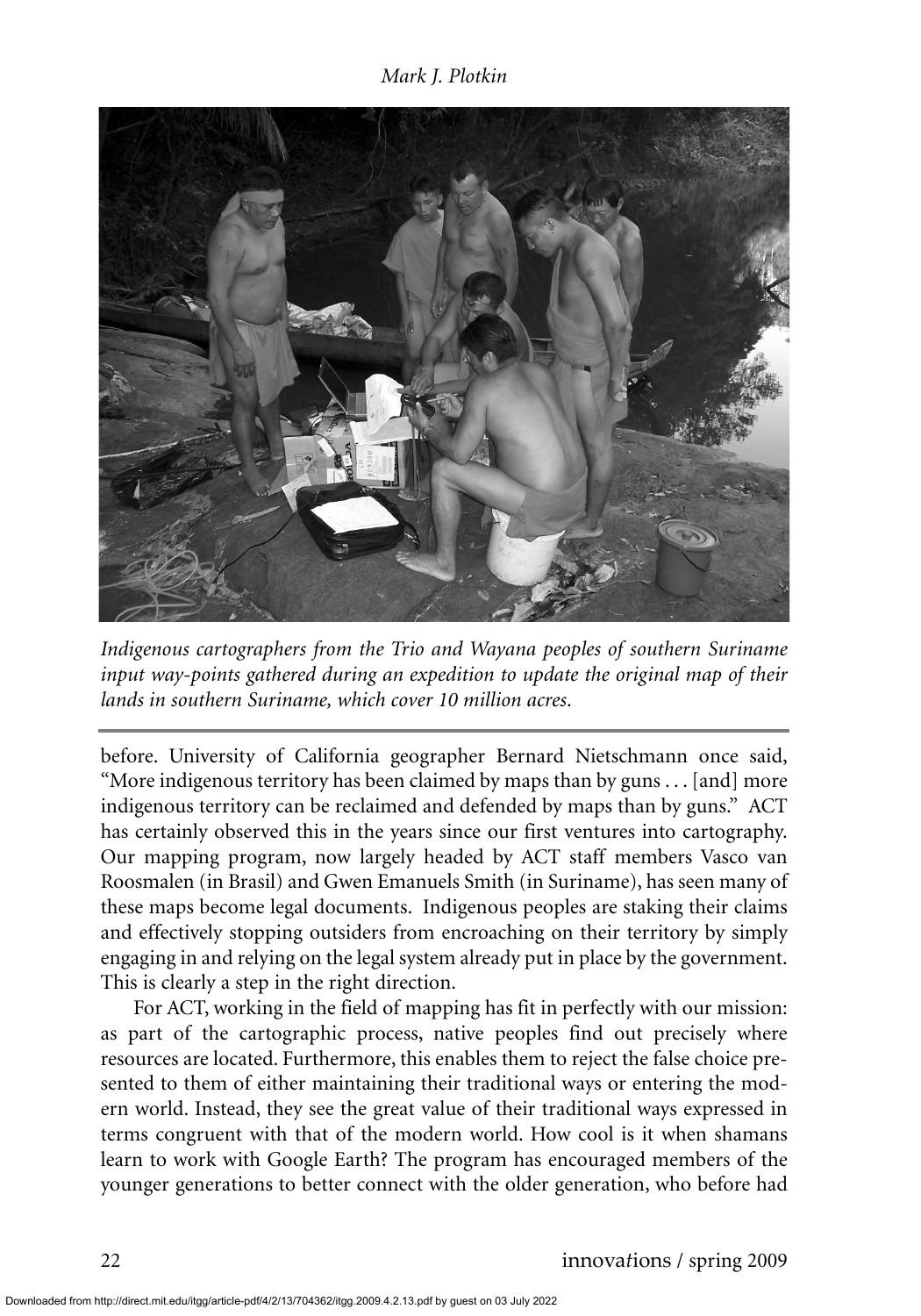

*Members of the Ikpeng tribe in Brazil's Xingu Indigenous Reserve celebrate the participatory creation of the first ethnographic map of their ancestral lands.*

been relegated to the margins reserved for holdovers of the old ways, especially the shamans. As younger mapmakers seek to generate accurate documents that feature all the geographic landmarks within a territory and the names their tribe has for those places, they find that they have only one resource at their disposal to fill in some of these gaps—the older generation.

In one such instance, young cartographers had been confounded by a particular river's path. They were using government maps which were based on extrapolations from aerial imagery, since cloud and canopy cover made it impossible to obtain accurate aerial photographs. This particular map was not accurate enough, so the indigenous cartographers decided to consult a tribal elder. Sitting nearly naked in his hut, painted red and smoking cigarettes, the man known as the "Professor" because of his vast knowledge of local culture and landscape. When they showed him the existing maps, he pointed out immediately that these figures were incorrect and that the river went in a direction different from their guess. He showed them its path, and one day when the clouds cleared and the cartographers finally had access to photographs, they saw that the old man had been right! These young tribesmen saw their grandfather knows stuff that the white man, the missionary, the military, and the gold miner don't know, and they have a new-found respect for their culture.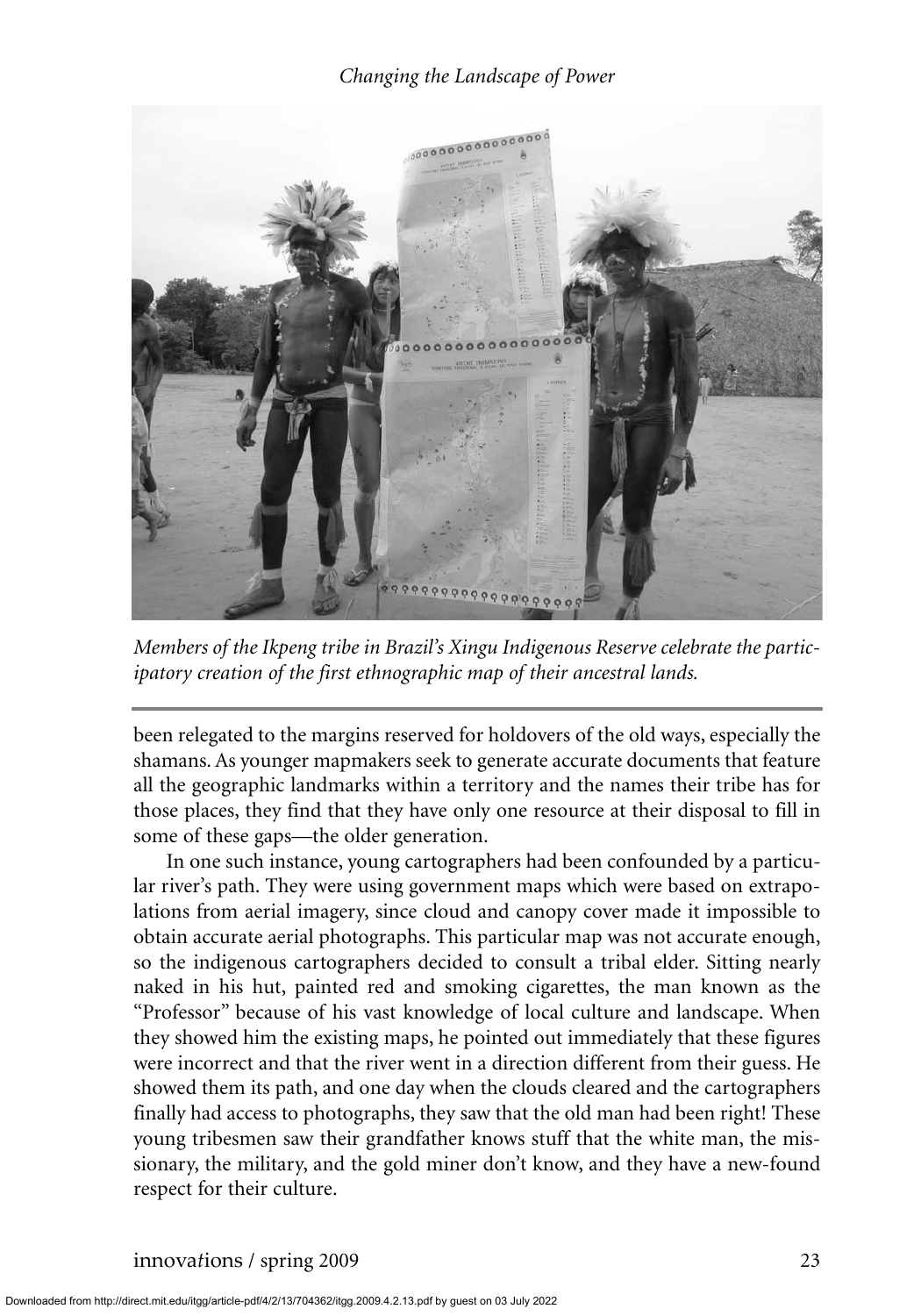

*Mark Plotkin presents the completed map of ancestral lands to the Chief of the Yawalapiti tribe, in the eastern Amazon.*

# GOOGLE AND THE FUTURE OF ACT

As an outgrowth of our mapping project, we at ACT have made tremendous strides in the last few years as we continue to build strong partnerships between indigenous peoples, national governments, and the private sector. Most promising and productive has been our engagement of Google Earth in native peoples' efforts to protect their lands. Seeing the potential of Google Earth to bring the mapping program to the next level, I approached Google in 2005 through an introduction from a friend and presented our work in the Amazon. They agreed wholeheartedly that their outreach program through Google Earth had an enormous amount to contribute to the project.

We use Google software and the latest computer and global positioning system technology, and top personnel from Google Earth headquarters have come to the Amazon to train the Indians directly. In all these way, ACT has helped indigenous groups use the most modern tools to preserve and protect their culture and their territories. The mapping program has enabled native tribes to monitor their lands and account fully for the resources within their borders; they can also include ethnographic information related to geographical landmarks, which ensures that their traditions will continue. Google Earth's outreach program is precisely in line with these efforts. Google Earth has also been helping the U.S. Holocaust Memorial Museum to map the destruction taking place in Darfur, the Jane Goodall Institute to track chimpanzees in Tanzania, and a local NGO in West